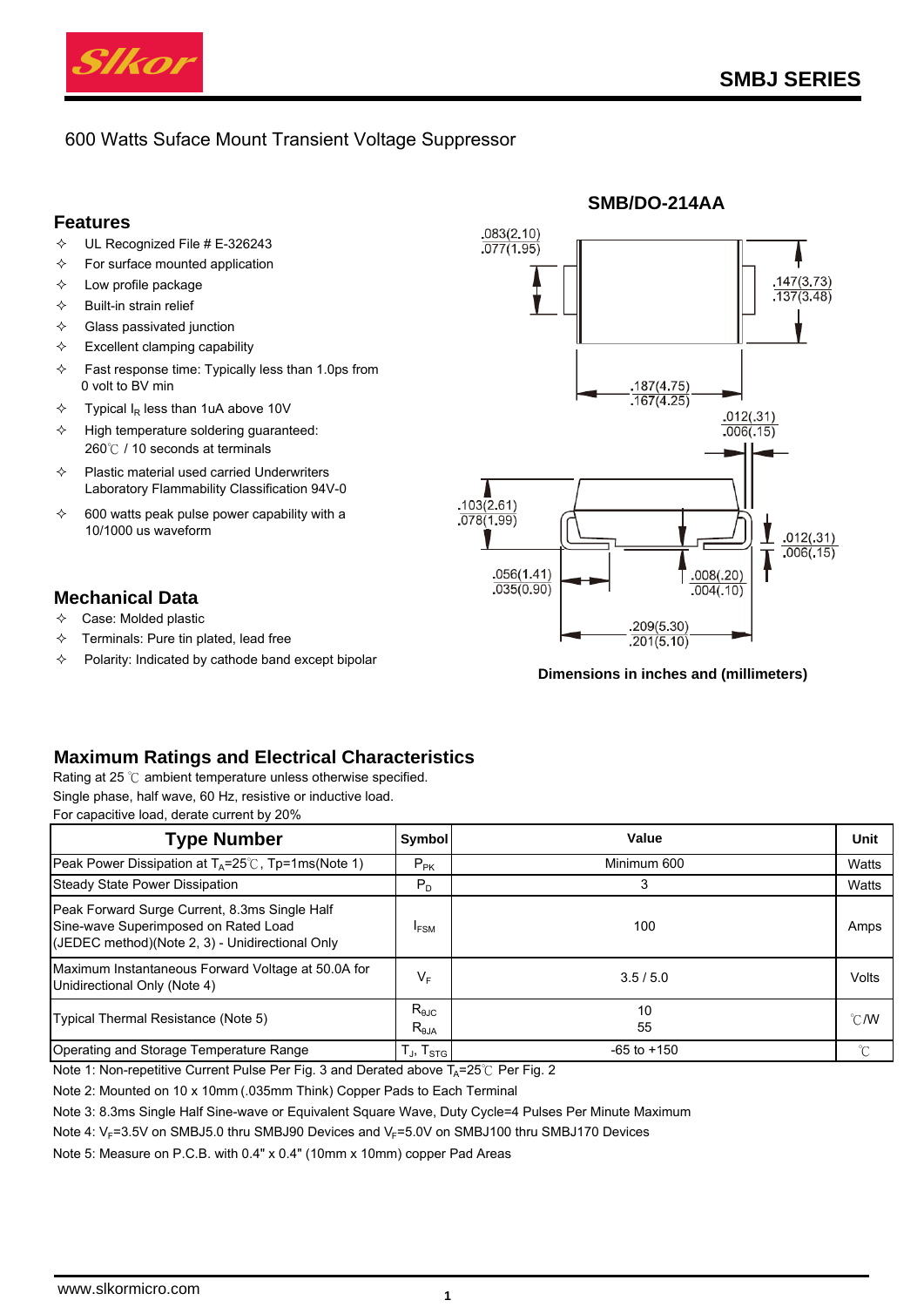

### RATINGS AND CHARACTERISTIC CURVES (SMBJ SERIES)



FIG. 3 CLAMPING POWER PULSE WAVEFORM



FIG. 5 TYPICAL JUNCTION CAPACITANCE





FIG. 4 MAXIMUM NON-REPETITIVE FORWARD SURGE

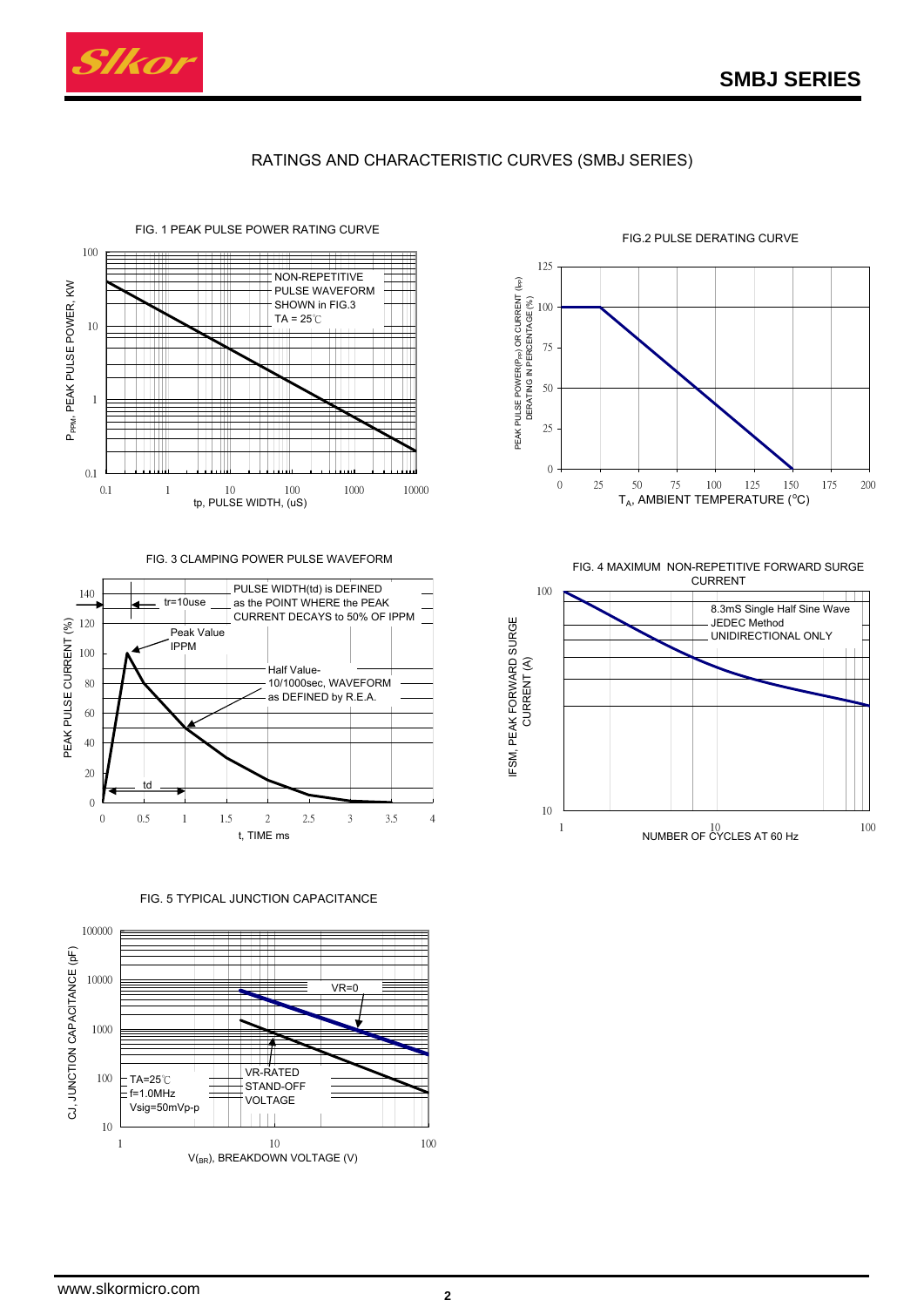

| <b>Device</b> | <b>Device</b><br><b>Marking</b> | $LLEU$ , $NU$ , $L$ or $NU$ , $U$ , $L$ , $NU$ , $U$ , $V$<br><b>Breakdown</b><br>Voltage<br>(Note 1)<br>$\overline{\mathsf{V}}_{\mathsf{BR}}$ |      | $250$ anness officiations instead<br><b>Test</b><br>Current | Stand-Off<br>Voltage | <b>Maximum</b><br>Reverse<br>Leakage<br>@ V <sub>WM</sub> | <b>Maximum</b><br>Peak<br>Pulse<br><b>Current</b> | <b>Maximum</b><br>Clamping<br>Voltage<br>$@$ $I_{PPM}$ |
|---------------|---------------------------------|------------------------------------------------------------------------------------------------------------------------------------------------|------|-------------------------------------------------------------|----------------------|-----------------------------------------------------------|---------------------------------------------------|--------------------------------------------------------|
|               | Code                            |                                                                                                                                                |      | $I_T$                                                       | $\overline{V_{WM}}$  | Iъ                                                        | I <sub>PPM</sub>                                  | Vc                                                     |
|               |                                 |                                                                                                                                                |      | mA                                                          | ۷                    | uA                                                        | Α                                                 | ۷                                                      |
|               |                                 | Min.                                                                                                                                           | Max. |                                                             |                      |                                                           | (Note 2)                                          |                                                        |
| SMBJ5.0       | $\overline{KD}$                 | 6.40                                                                                                                                           | 7.30 | 10                                                          | 5.0                  | 800                                                       | 65.0                                              | 9.6                                                    |
| SMBJ5.0A      | KE                              | 6.40                                                                                                                                           | 7.00 | 10                                                          | 5.0                  | 800                                                       | 65.2                                              | 9.2                                                    |
| SMBJ6.0       | KF                              | 6.67                                                                                                                                           | 8.15 | 10                                                          | 6.0                  | 800                                                       | 55.0                                              | 11.4                                                   |
| SMBJ6.0A      | ΚG                              | 6.67                                                                                                                                           | 7.37 | 10                                                          | 6.0                  | 800                                                       | 61.0                                              | 10.3                                                   |
| SMBJ6.5       | KΗ                              | 7.22                                                                                                                                           | 8.82 | 10                                                          | 6.5                  | 500                                                       | 51.0                                              | 12.3                                                   |
| SMBJ6.5A      | KΚ                              | 7.22                                                                                                                                           | 7.98 | 10                                                          | 6.5                  | 500                                                       | 56.0                                              | 11.2                                                   |
| SMBJ7.0       | KL                              | 7.78                                                                                                                                           | 9.51 | 10                                                          | 7.0                  | 200                                                       | 47.0                                              | 13.3                                                   |
| SMBJ7.0A      | KM                              | 7.78                                                                                                                                           | 8.60 | 10                                                          | 7.0                  | 200                                                       | 52.0                                              | 12.0                                                   |
| SMBJ7.5       | ΚN                              | 8.33                                                                                                                                           | 10.3 | $\mathbf{1}$                                                | 7.5                  | 100                                                       | 44.0                                              | 14.3                                                   |
| SMBJ7.5A      | KP                              | 8.33                                                                                                                                           | 9.21 | $\mathbf{1}$                                                | 7.5                  | 100                                                       | 48.0                                              | 12.9                                                   |
| SMBJ8.0       | ΚQ                              | 8.89                                                                                                                                           | 10.9 | $\mathbf{1}$                                                | 8.0                  | 50                                                        | 42.0                                              | 15.0                                                   |
| SMBJ8.0A      | ΚR                              | 8.89                                                                                                                                           | 9.83 | $\mathbf{1}$                                                | 8.0                  | 50                                                        | 46.0                                              | 13.6                                                   |
| SMBJ8.5       | ΚS                              | 9.44                                                                                                                                           | 11.5 | $\mathbf{1}$                                                | 8.5                  | 10                                                        | 39.0                                              | 15.9                                                   |
| SMBJ8.5A      | KT                              | 9.44                                                                                                                                           | 10.4 | $\mathbf{1}$                                                | 8.5                  | 10                                                        | 43.0                                              | 14.4                                                   |
| SMBJ9.0       | KU                              | 10.0                                                                                                                                           | 12.2 | $\mathbf{1}$                                                | 9.0                  | 5                                                         | 37.0                                              | 16.9                                                   |
| SMBJ9.0A      | KV                              | 10.0                                                                                                                                           | 11.1 | $\mathbf{1}$                                                | 9.0                  | 5                                                         | 40.0                                              | 15.4                                                   |
| SMBJ10        | <b>KW</b>                       | 11.1                                                                                                                                           | 13.6 | $\mathbf{1}$                                                | 10                   | 5                                                         | 33.0                                              | 18.8                                                   |
| SMBJ10A       | KX                              | 11.1                                                                                                                                           | 12.3 | $\mathbf{1}$                                                | 10                   | 5                                                         | 37.0                                              | 17.0                                                   |
| SMBJ11        | KY                              | 12.2                                                                                                                                           | 14.9 | $\mathbf{1}$                                                | 11                   | 5                                                         | 31.0                                              | 20.1                                                   |
| SMBJ11A       | KZ                              | 12.2                                                                                                                                           | 13.5 | $\mathbf{1}$                                                | 11                   | 5                                                         | 34.0                                              | 18.2                                                   |
| SMBJ12        | LD                              | 13.3                                                                                                                                           | 16.3 | $\mathbf{1}$                                                | 12                   | 5                                                         | 28.0                                              | 22.0                                                   |
| SMBJ12A       | LE                              | 13.3                                                                                                                                           | 14.7 | $\mathbf{1}$                                                | 12                   | 5                                                         | 31.0                                              | 19.9                                                   |
| SMBJ13        | LF                              | 14.4                                                                                                                                           | 17.6 | $\mathbf{1}$                                                | 13                   | 5                                                         | 26.0                                              | 23.8                                                   |
| SMBJ13A       | LG                              | 14.4                                                                                                                                           | 15.9 | $\mathbf{1}$                                                | 13                   | 5                                                         | 29.0                                              | 21.5                                                   |
| SMBJ14        | LН                              | 15.6                                                                                                                                           | 19.1 | $\mathbf{1}$                                                | 14                   | 5                                                         | 24.4                                              | 25.8                                                   |
| SMBJ14A       | LK                              | 15.6                                                                                                                                           | 17.2 | $\mathbf{1}$                                                | 14                   | 5                                                         | 27.0                                              | 23.2                                                   |
| SMBJ15        | LL                              | 16.7                                                                                                                                           | 20.4 | $\mathbf{1}$                                                | 15                   | 5                                                         | 23.1                                              | 26.9                                                   |
| SMBJ15A       | LM                              | 16.7                                                                                                                                           | 18.5 | $\mathbf{1}$                                                | 15                   | 5                                                         | 25.1                                              | 24.4                                                   |
| SMBJ16        | LN                              | 17.8                                                                                                                                           | 21.8 | $\mathbf{1}$                                                | 16                   | 5                                                         | 21.8                                              | 28.8                                                   |
| SMBJ16A       | LP                              | 17.8                                                                                                                                           | 19.7 | $\mathbf{1}$                                                | 16                   | 5                                                         | 24.2                                              | 26.0                                                   |
| SMBJ17        | LQ                              | 18.9                                                                                                                                           | 23.1 | $\mathbf{1}$                                                | 17                   | 5                                                         | 20.0                                              | 30.5                                                   |
| SMBJ17A       | LR                              | 18.9                                                                                                                                           | 20.9 | $\mathbf{1}$                                                | 17                   | 5                                                         | 22.8                                              | 27.6                                                   |
| SMBJ18        | LS                              | 20.0                                                                                                                                           | 24.4 | $\mathbf{1}$                                                | 18                   | 5                                                         | 19.5                                              | 32.2                                                   |
| SMBJ18A       | LT                              | 20.0                                                                                                                                           | 22.1 | $\mathbf{1}$                                                | 18                   | 5                                                         | 21.5                                              | 29.2                                                   |
| SMBJ20        | LU                              | 22.2                                                                                                                                           | 27.1 | $\mathbf{1}$                                                | 20                   | 5                                                         | 17.6                                              | 35.8                                                   |
| SMBJ20A       | LV                              | 22.2                                                                                                                                           | 24.5 | $\mathbf{1}$                                                | 20                   | 5                                                         | 19.4                                              | 32.4                                                   |
| SMBJ22        | LW                              | 24.4                                                                                                                                           | 29.8 | $\mathbf{1}$                                                | 22                   | 5                                                         | 15.0                                              | 39.4                                                   |
| SMBJ22A       | LX                              | 24.4                                                                                                                                           | 26.9 | $\mathbf{1}$                                                | 22                   | 5                                                         | 17.7                                              | 35.5                                                   |
| SMBJ24        | LY                              | 26.7                                                                                                                                           | 32.6 | $\mathbf{1}$                                                | 24                   | 5                                                         | 14.6                                              | 43.0                                                   |
| SMBJ24A       | LZ                              | 26.7                                                                                                                                           | 29.5 | 1                                                           | 24                   | 5                                                         | 16.0                                              | 38.9                                                   |
| SMBJ26        | MD                              | 28.9                                                                                                                                           | 35.3 | 1                                                           | 26                   | 5                                                         | 13.5                                              | 46.6                                                   |
| SMBJ26A       | МE                              | 28.9                                                                                                                                           | 31.9 | 1                                                           | 26                   | 5                                                         | 14.9                                              | 42.1                                                   |
| SMBJ28        | ΜF                              | 31.1                                                                                                                                           | 38.0 | 1                                                           | 28                   | 5                                                         | 12.6                                              | 50.0                                                   |
| SMBJ28A       | ΜG                              | 31.1                                                                                                                                           | 34.4 | 1                                                           | 28                   | 5                                                         | 13.8                                              | 45.4                                                   |
| SMBJ30        | MН                              | 33.3                                                                                                                                           | 40.7 | 1                                                           | 30                   | 5                                                         | 11.7                                              | 53.5                                                   |
| SMBJ30A       | МK                              | 33.3                                                                                                                                           | 36.8 | 1                                                           | 30                   | 5                                                         | 13.0                                              | 48.4                                                   |
| SMBJ33        | ML                              | 36.7                                                                                                                                           | 44.9 | 1                                                           | 33                   | $\mathbf 5$                                               | 10.6                                              | 59.0                                                   |
| SMBJ33A       | МM                              | 36.7                                                                                                                                           | 40.6 | 1                                                           | 33                   | 5                                                         | 11.8                                              | 53.3                                                   |
| SMBJ36        | ΜN                              | 40.0                                                                                                                                           | 48.9 | 1                                                           | 36                   | 5                                                         | 9.8                                               | 64.3                                                   |
| SMBJ36A       | ΜP                              | 40.0                                                                                                                                           | 44.2 | 1                                                           | 36                   | 5                                                         | 10.8                                              | 58.1                                                   |
| SMBJ40        | ΜQ                              | 44.4                                                                                                                                           | 54.3 | 1                                                           | 40                   | 5                                                         | 8.8                                               | 71.4                                                   |
| SMBJ40A       | ΜR                              | 44.4                                                                                                                                           | 49.1 | 1                                                           | 40                   | 5                                                         | 9.7                                               | 64.5                                                   |
| SMBJ43        | МS                              | 47.8                                                                                                                                           | 58.4 | 1                                                           | 43                   | 5                                                         | 8.2                                               | 76.7                                                   |
| SMBJ43A       | МT                              | 47.8                                                                                                                                           | 52.8 | 1                                                           | 43                   | 5                                                         | 9.0                                               | 69.4                                                   |